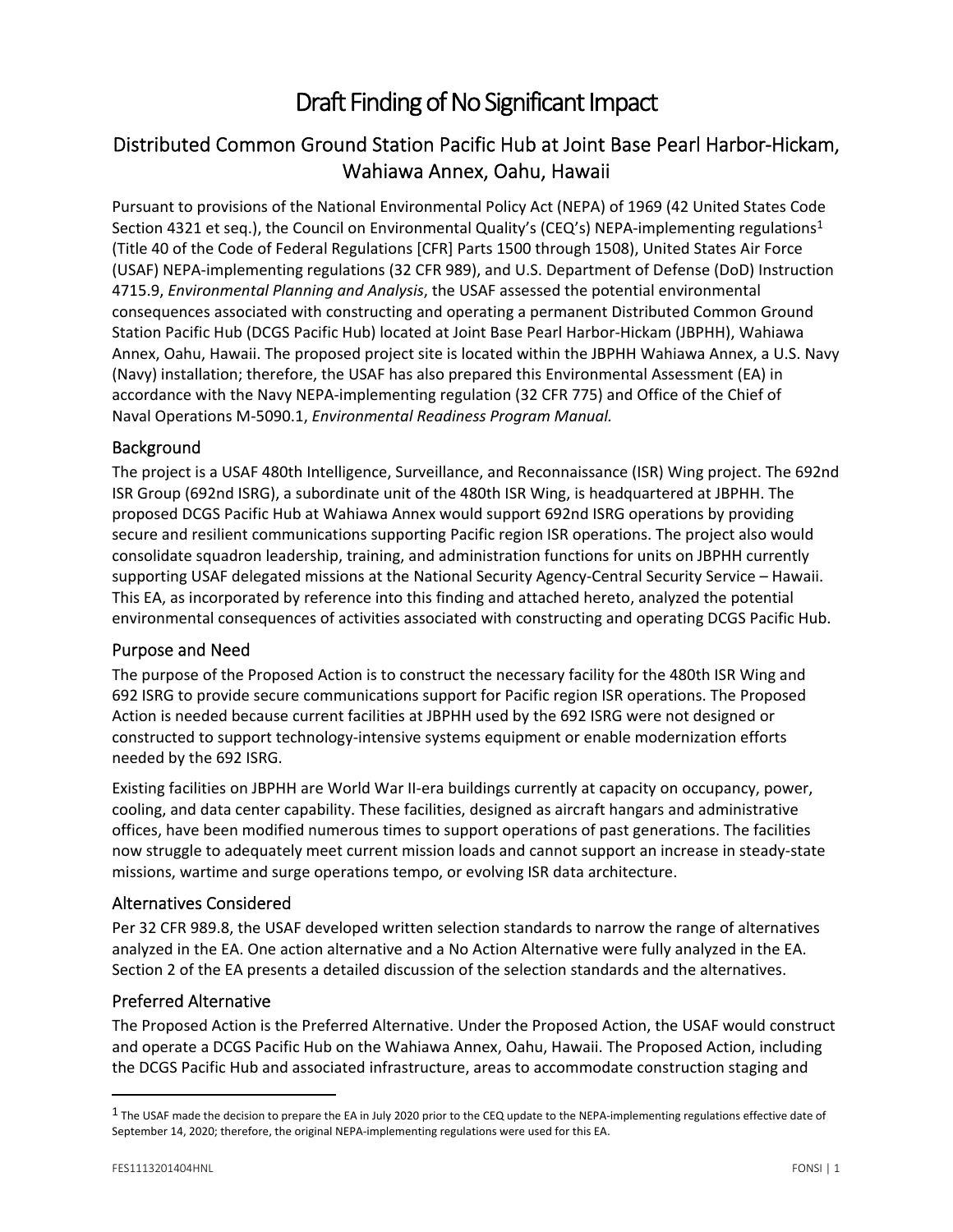laydown, and utility connections, comprises approximately 811,640 square feet (18.6 acres). Activities under the Proposed Action include demolishing existing warehouse structures, concrete pads, and access roads; constructing a two-story (partially below grade) DCGS Pacific Hub with approximately 100,000 square feet of floor space; constructing approximately 189,000 square feet (4.3 acres) of new paved areas to include sidewalks, two parking areas, and access roads; constructing utility connections to include a sanitary sewer system and electrical system; and constructing stormwater management systems to comply with low-impact development requirements. Stormwater management would include vegetated filter strips, bioretention basins, and bioswales.

The 480th ISR Wing would provide the military personnel, contractors, and civilians to operate and maintain the DCGS Pacific Hub. Approximately 180 to 200 personnel are expected to work at the hub, and most of these personnel already currently live or work in the project vicinity. The remaining approximately 50 contractors and civilians needed to work at the hub are anticipated to come from the local workforce. No increase in military personnel would be assigned to the 480th ISR Wing as part of this Proposed Action, and additional personnel hired to work at the hub would be from the local workforce. No additional housing on Oahu would be required under the Proposed Action.

Typical Proposed Action operations would include vehicle traffic for personnel and visitors traveling to and from the DCGS Pacific Hub and truck traffic for deliveries. Operations also would include routine maintenance of the building and outside facilities, including parking lots, access roads, stormwater management infrastructure, and landscaping. Section 2.2 of the EA provides a detailed discussion of the Proposed Action.

#### No Action Alternative

Under the No Action Alternative, a new DCGS Pacific Hub would not be constructed, and existing facilities occupied by the 692 ISRG at JBPHH would continue to lack the flexibility to support the infrastructure and equipment required for evolving ISR missions; this lack of a hub would prevent dissemination of ISR information and data. Further, under the No Action Alternative the lack of a purpose‐built hub for the Pacific region would prevent mission system upgrades and impair operations during periods of degraded communications. The No Action Alternative would not achieve the project purpose and need.

#### Summary of Findings

The resources analyzed in detail in this EA are air quality, noise, biological resources, cultural resources, water resources and water quality, geology and soils, utilities and infrastructure, hazardous materials and wastes, socioeconomics, and traffic.

The Proposed Action would have no impact on land use, visual resources, floodplains, environmental justice, protection of children, or coastal zones. Negligible to short‐term minor impacts would occur on air quality, ambient noise levels, biological resources, wetlands, cultural resources, water resources and quality, geology and soils, and hazardous materials and wastes. Minor long‐term impacts would occur on utilities, infrastructure, and traffic. A minor short‐term economic benefit would result from an increase in total annual regional labor income. The Proposed Action would not result in any significant adverse impacts on these resources; therefore, no mitigation measures are required. Best management practices and conservation measures are described and recommended in the EA where applicable. Further, no significant cumulative impacts would result from the Proposed Action when combined with other past, present, or reasonably foreseeable future projects.

### Finding of No Practicable Alternative

Executive Order (EO) 11990, *Protection of Wetlands*, (24 May 1977) directs agencies to avoid to the extent possible the long‐ and short‐term adverse impacts associated with destroying or modifying